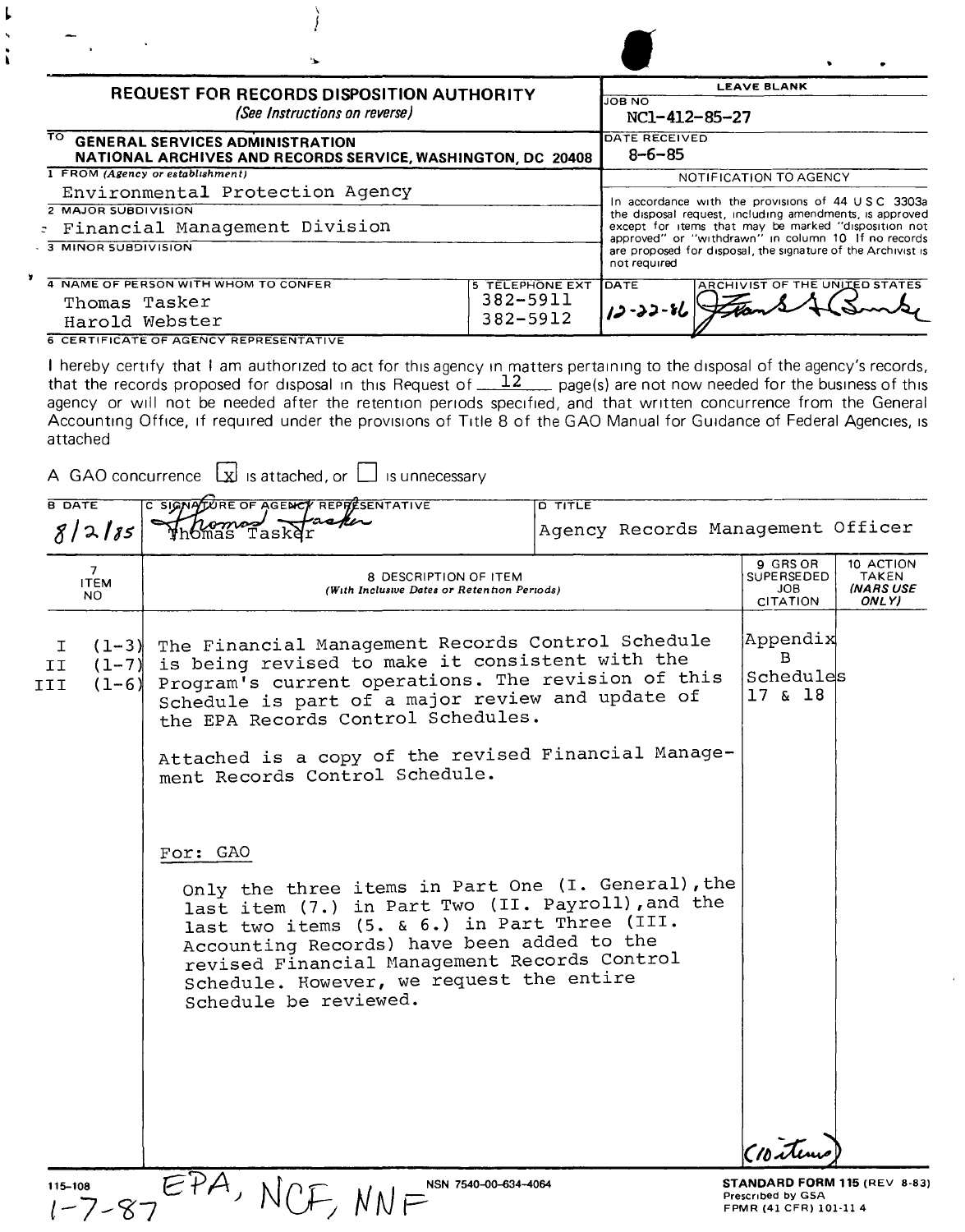|                              | U.S. ENVIRONMENTAL PROTECTION AGENCY--RECORDS CONTROL SCHEDULES                                                                                                                                                                                                                                                                   |                                                                                                                                                           | SCHED NO |
|------------------------------|-----------------------------------------------------------------------------------------------------------------------------------------------------------------------------------------------------------------------------------------------------------------------------------------------------------------------------------|-----------------------------------------------------------------------------------------------------------------------------------------------------------|----------|
|                              | TITLE OF SCHEDULE                                                                                                                                                                                                                                                                                                                 | COVERAGE OF SCHEDULE                                                                                                                                      |          |
|                              | FINANCIAL MANAGEMENT RECORDS                                                                                                                                                                                                                                                                                                      | <b>AGENCYWIDE</b>                                                                                                                                         |          |
| $\frac{17E\overline{M}}{NQ}$ | NAME AND DESCRIPTION OF RECORD/FILE                                                                                                                                                                                                                                                                                               | RETENTION PERIOD AND DISPOSITION                                                                                                                          |          |
| 1.                           | $\mathbf{A}$<br>I. GENERAL<br>General Correspondence - Financial Management Division<br>(Director/Branch Chief). General subject files containing<br>correspondence, memoranda, reports, and other records re-<br>lating to policies and activities of the Financial Manage-<br>ment Division.                                    | Retention: Retain 3 years.<br>Disposition: Break file at end of year. Keep in<br>office 3 years, then destroy.                                            |          |
| 2.                           | Program Management File. Consists of records related to<br>the management and administrative support of each unit of<br>the Financial Management Division. Records consist of<br>planning and implementation, personnel needs, work accom-<br>plishments, budgetary materials, and other program manage-<br>ment activities.      | Retention: Retain 5 years.<br>Disposition: Break file at end of year. Keep in<br>office I year, then transfer to the FRC.<br>Destroy<br>when 5 years old. |          |
| 3.                           | Freedom of Information Response File. Includes copies of<br>incoming requests for information under the Freedom of<br>Information Act, copies of replies, and copies of any<br>interagency memoranda concerning the request. Note:<br>this file does not contain the Program's official record<br>of information being requested. | Retention: Retain 2 years.<br>Disposition: Break file at end of year. Keep in<br>office current plus 1 additional year. Destroy<br>when 2 years old.      |          |
|                              | <b>将</b> 一                                                                                                                                                                                                                                                                                                                        |                                                                                                                                                           |          |

--

 $\bar{\chi}$ 

 $\tilde{\phantom{a}}$ 

 $\epsilon$ 

 $\sqrt{2}$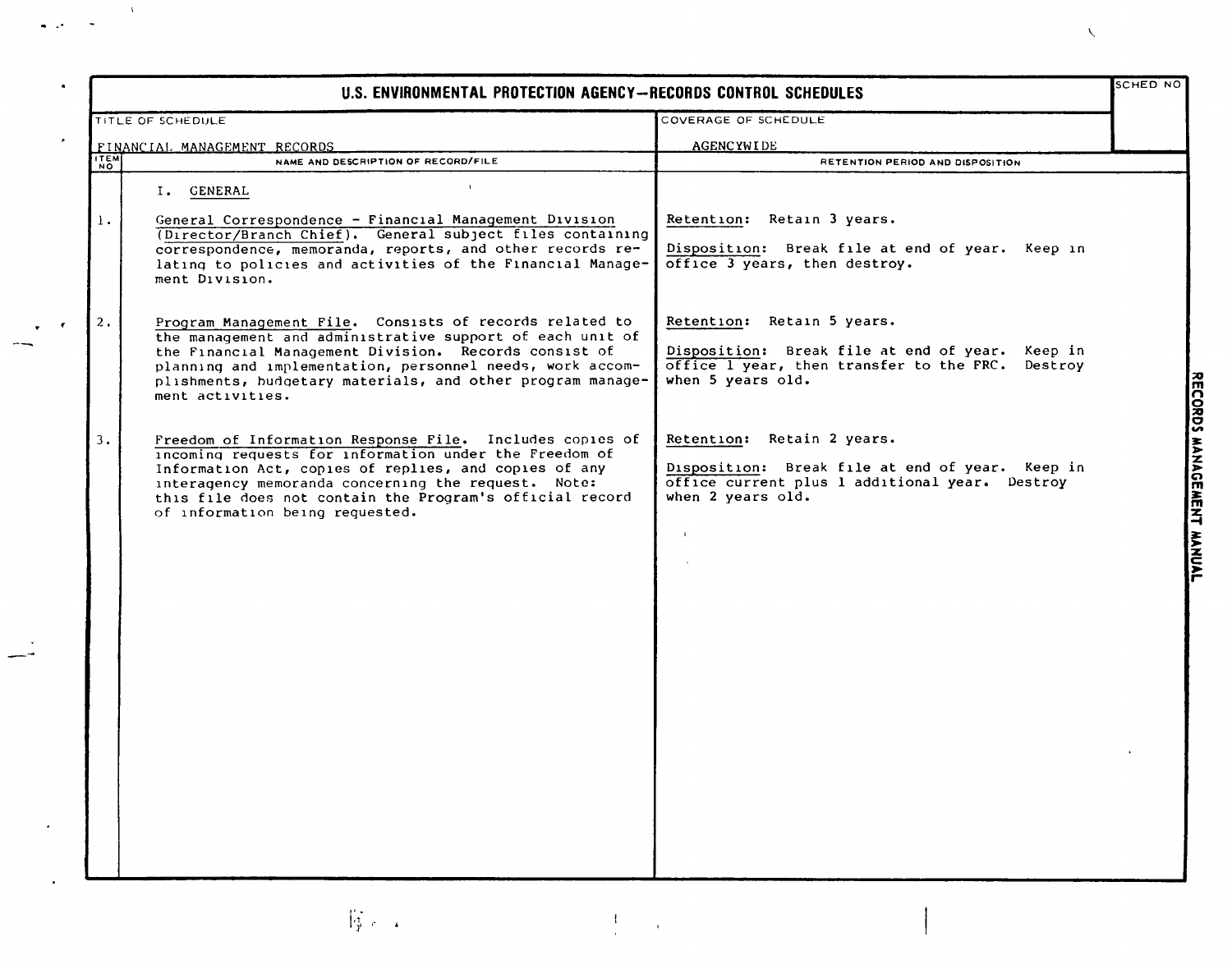|             | U.S. ENVIRONMENTAL PROTECTION AGENCY—RECORDS CONTROL SCHEDULES                                                                                                                                                                                                                                                          |                                                                                                                                                                                                | schED NC                  |
|-------------|-------------------------------------------------------------------------------------------------------------------------------------------------------------------------------------------------------------------------------------------------------------------------------------------------------------------------|------------------------------------------------------------------------------------------------------------------------------------------------------------------------------------------------|---------------------------|
|             | TITLE OF SCHEDULE                                                                                                                                                                                                                                                                                                       | COVERAGE OF SCHEDULE                                                                                                                                                                           |                           |
|             | FINANCIAL MANAGEMENT RECORDS                                                                                                                                                                                                                                                                                            | <b>AGENCYWIDE</b>                                                                                                                                                                              |                           |
| <b>ITEM</b> | NAME AND DESCRIPTION OF RECORD/FILE                                                                                                                                                                                                                                                                                     | RETENTION PERIOD AND DISPOSITION                                                                                                                                                               |                           |
| 1.          | II. PAYROLL<br>Payroll Support. Employee Status Report (employee's<br>earning statement data). Report is prepared biweekly<br>on microfiche. Note: This microfiche replaced Pay<br>Master record, DIPS Report 9-1807, and Individual<br>Earning and Service Records (Comprehensive Report,<br>USG 9-1808) on hard copy. | CHANGES RELURDED 3/16/88 PER CONVERSATION WITH<br>HAROLDWEBSTER, EPA, WEO CONSULTED WITH CHIEF OF<br>PAYROLL RECORNS KEPT IN HOUSE ALL COPIES (I.E.<br>BIWFEKLY ETC) NFLESSARY.<br>MIKE MILLER |                           |
|             | a. Official Copy.<br>(1) Biweekly (Microfiche)                                                                                                                                                                                                                                                                          | Retention: Retain 25 years. (GRS 2, ITEM 1)<br>Disposition: Keep in office 25 years, then                                                                                                      |                           |
|             | (2) Quarterly (Microfiche)                                                                                                                                                                                                                                                                                              | destroy.<br>56<br>Retention: Retain $\overline{16}$ years. (6RS 2, ITEM 1)<br>Disposition: Keep in office $\cancel{5}$ years, then<br>destroy.                                                 | RECORDS MANAGEMENT MANUAL |
|             | (3) Annually (Microfiche)                                                                                                                                                                                                                                                                                               | Retention: Retain 18 years. (6RS 2, ITEM 1)<br>Disposition: Keep in office B years, then<br>destroy.                                                                                           |                           |
|             | b. Other Copies.                                                                                                                                                                                                                                                                                                        | Retention: As below.<br>Disposition: Destroy at end of pay cycle.                                                                                                                              |                           |
| 2.          | Time and Attendance Report (EPA Form 2565-1). Form is used<br>for payroll processing and preparation. Report is prepared<br>hiweekly. Note: For Superfund related documents see<br>$1$ tem $7$                                                                                                                          | Retention: Retain 3 years.                                                                                                                                                                     |                           |
|             | a. Official Copy.                                                                                                                                                                                                                                                                                                       | Disposition: Break file at end of year. Keep in<br>Office for 3 years, then destroy.<br>Retention: Retain Tyear.                                                                               |                           |
|             | Other Copies.<br>b.                                                                                                                                                                                                                                                                                                     | Disposition: Break file 1 year after end of pay-<br>period. Keep in office 1 year, then destroy.                                                                                               |                           |

 $\tilde{\boldsymbol{\cdot} }$ 

 $\langle \cdot \rangle$ 

 $\mathcal{A}^{\mathcal{A}}$ 

 $\bar{\mathcal{A}}$ 

-<br>Health - African Street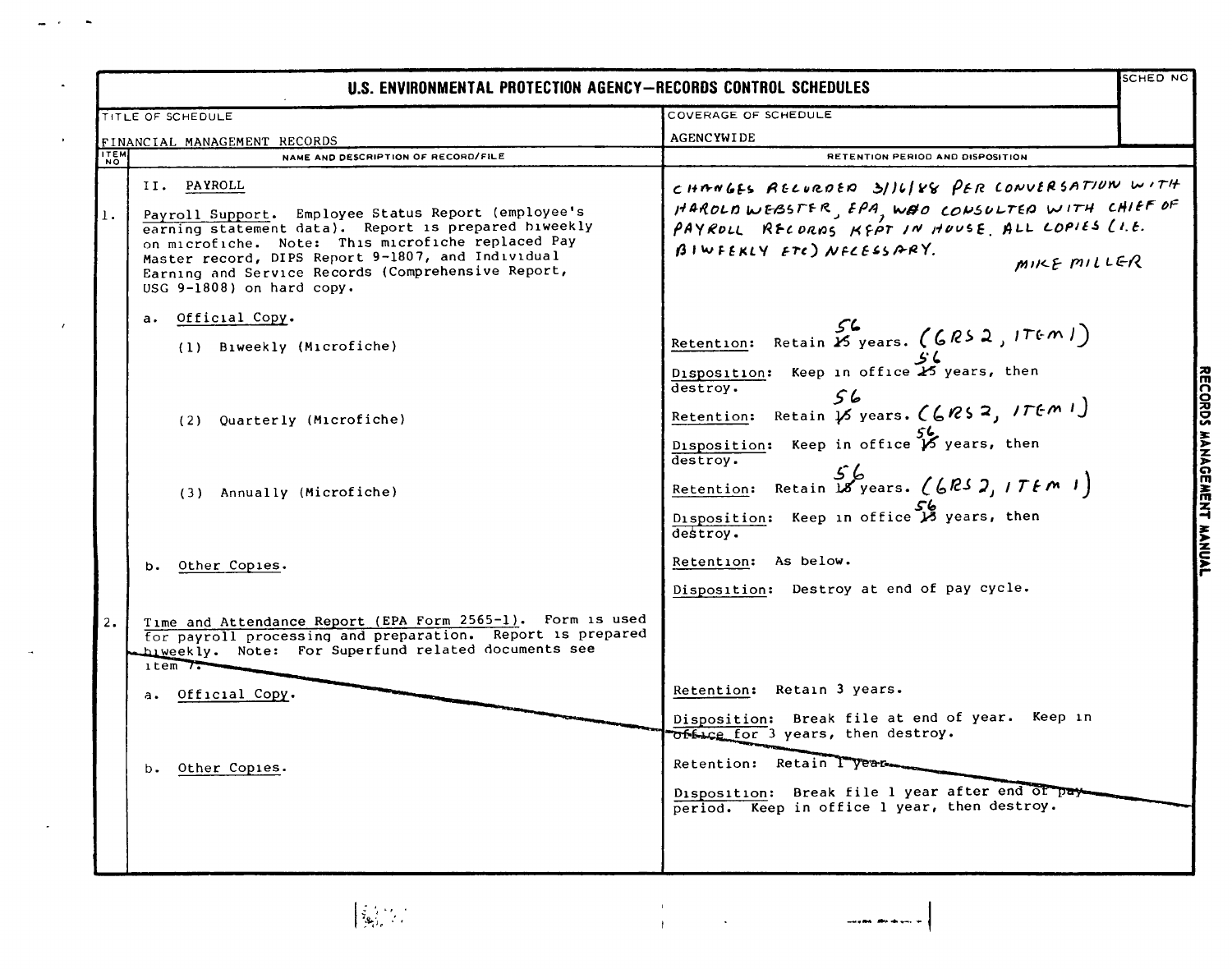|                                                                                                                                                                                                                                                                                                                                                                                                                                                                                                   | U.S. ENVIRONMENTAL PROTECTION AGENCY-RECORDS CONTROL SCHEDULES                                                                                                                                                                  |                                                                                                                                                                                                                                                                                                                                                                                                                                                                                                                                                                                                                                                                                                                                                                                                                                                                                                                                                                                    | SCHED NG                     |
|---------------------------------------------------------------------------------------------------------------------------------------------------------------------------------------------------------------------------------------------------------------------------------------------------------------------------------------------------------------------------------------------------------------------------------------------------------------------------------------------------|---------------------------------------------------------------------------------------------------------------------------------------------------------------------------------------------------------------------------------|------------------------------------------------------------------------------------------------------------------------------------------------------------------------------------------------------------------------------------------------------------------------------------------------------------------------------------------------------------------------------------------------------------------------------------------------------------------------------------------------------------------------------------------------------------------------------------------------------------------------------------------------------------------------------------------------------------------------------------------------------------------------------------------------------------------------------------------------------------------------------------------------------------------------------------------------------------------------------------|------------------------------|
| TITLE OF SCHEDULE                                                                                                                                                                                                                                                                                                                                                                                                                                                                                 |                                                                                                                                                                                                                                 | COVERAGE OF SCHEDULE                                                                                                                                                                                                                                                                                                                                                                                                                                                                                                                                                                                                                                                                                                                                                                                                                                                                                                                                                               |                              |
| FINANCIAL MANAGEMENT RECORDS                                                                                                                                                                                                                                                                                                                                                                                                                                                                      |                                                                                                                                                                                                                                 | <b>AGENCYWIDE</b>                                                                                                                                                                                                                                                                                                                                                                                                                                                                                                                                                                                                                                                                                                                                                                                                                                                                                                                                                                  |                              |
| NAME AND DESCRIPTION OF RECORD/FILE                                                                                                                                                                                                                                                                                                                                                                                                                                                               |                                                                                                                                                                                                                                 | RETENTION PERIOD AND DISPOSITION                                                                                                                                                                                                                                                                                                                                                                                                                                                                                                                                                                                                                                                                                                                                                                                                                                                                                                                                                   |                              |
| <b>TEM</b><br>Rayroll Control. (Note: For Superfund related documents<br>3.<br>$sec \times t$ cm $7.$<br>a. Official Copy.<br>reconciliation reports (#354, 360, 366, 368, 371, 376, 383,<br>384, 385, 386, 387, 394, 442, 453, 482, 483, 497, 498, and<br>$576$ ).<br>tions, SF-224 plus worksheet and reconciling reports.<br>RCB-3A. Report is prepared biweekly.<br>(Account Number), RCM-7. Report is prepared quarterly.<br>(5) Payroll Cost Report, RCB-3. Report is prepared<br>biweekly. | (1) EPAYS Control Work sheet and all EPAYS pay period<br>(2) Redistribution of disbursement between appropria-<br>(3) Allowance Holder Report of Payroll Distribution,<br>(4) Employee Payroll Charges and Man-hours by Project | Retention: Retain 3 years.<br>Disposition: Break file at end of year. Keep in<br>office until audited by General Accounting Office<br>or for 3 years, whichever is earlier, then destroy.<br>Retention: Retain 3 years.<br>Disposition: Break file at end of year. Keep in<br>office until audited by General Accounting Office<br>or for 3 years, whichever is earlier, then destroy.<br>Retention: Retain 3 years.<br>Disposition: Break file at end of year. Keep in<br>office unbail audited by General Accounting Office<br>or for 3 years, whichever is earlier, then destroy.<br>Retention: Retain $\sum$ years.<br>Disposition: Break file at end of year. Keep in<br>office until audited by General Accounting Office<br>or for 3 years, whichever is earlier then destroy.<br>Retention: Retain 3 years.<br>Disposition: Break file at end of year. Keep in<br>office until audited by General Accounting Office<br>or for 3 years, whichever is earlier, then destroy. | <b>MENT</b><br><b>HANUAL</b> |
|                                                                                                                                                                                                                                                                                                                                                                                                                                                                                                   |                                                                                                                                                                                                                                 |                                                                                                                                                                                                                                                                                                                                                                                                                                                                                                                                                                                                                                                                                                                                                                                                                                                                                                                                                                                    |                              |

 $\mathcal{L}_{\text{max}}$  and  $\mathcal{L}_{\text{max}}$ 

 $\mathcal{L}$ 

 $\mathcal{A}$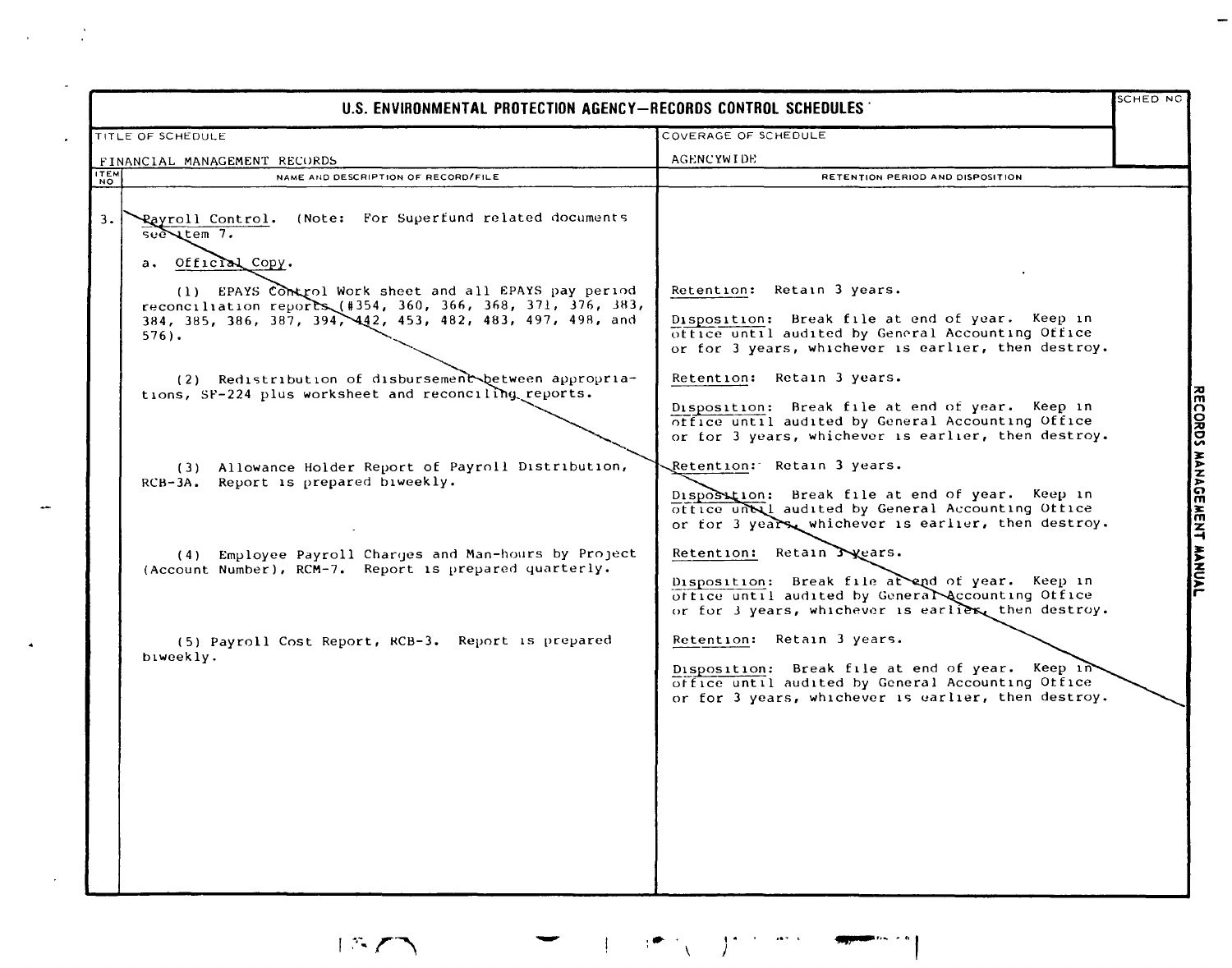|            | U.S. ENVIRONMENTAL PROTECTION AGENCY-RECORDS CONTROL SCHEDULES                                                                                                                                     |                                                                                                                                                                                           | SCHED NG |
|------------|----------------------------------------------------------------------------------------------------------------------------------------------------------------------------------------------------|-------------------------------------------------------------------------------------------------------------------------------------------------------------------------------------------|----------|
|            | TITLE OF SCHEDULE<br>FINANCIAL MANAGEMENT RECORDS                                                                                                                                                  | COVERAGE OF SCHEDULE<br><b>AGENCYWIDE</b>                                                                                                                                                 |          |
| <b>TEM</b> | NAME AND DESCRIPTION OF RECORD/FILE                                                                                                                                                                | RETENTION PERIOD AND DISPOSITION                                                                                                                                                          |          |
|            | T6L_Cumulative Payroll Distribution and Man-hours by<br>program, EPA-+5 Report is prepared monthly.                                                                                                | Retention: Retain 3 years.<br>Disposition: Break file at end of year. Keep in<br>office until audited by General Accounting Office<br>or for 3 years, whichever is earlier, then destroy. |          |
|            | (7) Net Check Listing Report, EPAYS-365. Report rs-<br>prepared biweekly.                                                                                                                          | Retention: Retain 3 years.<br>Disposition. Break file at end of year. Keep in<br>office until audited by General Accounting Office<br>or for 3 years, whichever reegflier, then destroy.  |          |
|            | Other Copies.<br>b.                                                                                                                                                                                | Retention: As below.<br>Disposition: Destroy at end of pay cycle.                                                                                                                         |          |
| 4.         | - Pay Folders. Individual employee folders and payroll allot-<br>ments, included are SF=50, W-4, SE-2809, SF-176, SF-1192,<br>SF-1198, SF-1199A, and State tax forms.                              | Retention: Retain 4 years.<br>Disposition: Break file after employee terminates.<br>Keep in office for 6-months, then transfer to the<br>FRC. Destroy when 4 years old.                   |          |
|            | 5. FEXTEED Reporting. Administrative reports and data rela-<br>ting to payroll operations and pay administrations.<br>a. Official Copy.<br>(1) Quarterly Report of FICA Listings and Federal With= | Retention: Retain 3 years.                                                                                                                                                                |          |
|            | holdings (EPAYS #941) and Statement of Corrections (EPAYS<br>#941c) of previous report #941.                                                                                                       | Disposition: Break-file at end of year. Keep in<br>otrice until audited by General-Accounting Office<br>or for 3 years, whichever is earlier, then-destroy.                               |          |
|            |                                                                                                                                                                                                    |                                                                                                                                                                                           |          |
|            |                                                                                                                                                                                                    |                                                                                                                                                                                           |          |
|            |                                                                                                                                                                                                    |                                                                                                                                                                                           |          |

 $\label{eq:2} \mathcal{L}(\mathcal{L}) = \mathcal{L}(\mathcal{L})$ 

 $\mathcal{X}^{\mathcal{A}}$  $\mathcal{A}$  $\mathcal{L}^{\ast}$  $\mathcal{L}$  $\overline{\phantom{a}}$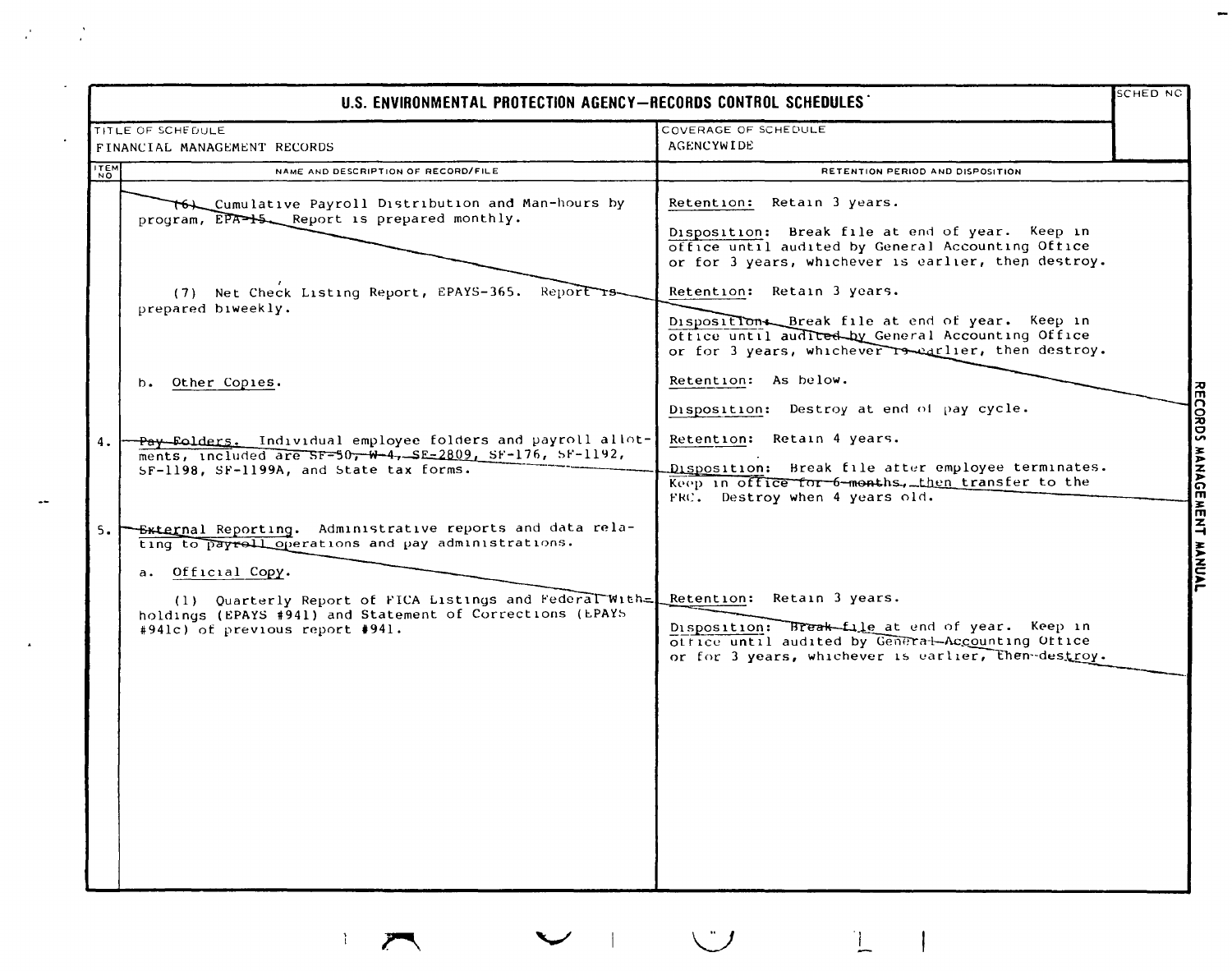|             | U.S. ENVIRONMENTAL PROTECTION AGENCY-RECORDS CONTROL SCHEDULES                                           |                                                                                                                                                                                           |             |  |  |  |
|-------------|----------------------------------------------------------------------------------------------------------|-------------------------------------------------------------------------------------------------------------------------------------------------------------------------------------------|-------------|--|--|--|
|             | TITLE OF SCHEDULE                                                                                        | COVERAGE OF SCHEDULE                                                                                                                                                                      |             |  |  |  |
|             | FINANCIAL MANAGEMENT RECORDS                                                                             | <b>AGENCYWIDE</b>                                                                                                                                                                         |             |  |  |  |
| <b>ITEM</b> | NAME AND DESCRIPTION OF RECORD/FILE                                                                      | RETENTION PERIOD AND DISPOSITION                                                                                                                                                          |             |  |  |  |
|             | (2) W-2, Tax report to Federal and State governments.                                                    | Retention: Retain 3 years.<br>Disposition: Break file at end of year. Keep in                                                                                                             |             |  |  |  |
|             |                                                                                                          | office until audited by General Accounting Office<br>or for 3 years, whichever is earlier, then destroy.                                                                                  |             |  |  |  |
|             | (3) State Withholding Listing, EPAYS #354. Report is<br>prepared biweekly.                               | Retention: Retain 3 years.                                                                                                                                                                |             |  |  |  |
|             |                                                                                                          | Disposition: Break file at end of year. Keep in<br>office until audited by General Accounting Office<br>or for 3 years, whichever is earlier, then destroy.                               |             |  |  |  |
|             | (4) Federal report of Federal Civillan Employment,<br>EPAYS #355. Report is prepared biweekly.           | Retention: Retain 3 years.                                                                                                                                                                |             |  |  |  |
|             |                                                                                                          | Disposition: Break file at end of year. Keep in<br>office until audited by General Accounting Office<br>or tor 3 years, whichever is earlier, then destroy.                               |             |  |  |  |
|             | (5) U.S. Government Payroll Savings Plan Report<br>(Bonds), EPAYS #357. Report is prepared semiannually. | Retention: Retain 3 years.<br>Disposition: Break file at end of year. Keep in<br>office watil audited by General Accounting Office<br>or for 3 years, whichever is earlier, then destroy. | <b>MANA</b> |  |  |  |
|             | (6) Annual Geographic Distribution of Federal Payroll,<br>EPAYS #454.                                    | Retention: Retain 3 years.<br>Disposition: Break file at end of year. Keep in<br>office until audited by General Accounting Office<br>or for 3 years, whichever is earlier, then destroy. |             |  |  |  |
|             | (7) Yearend reconciliation of Federal and State taxes<br>to EPAYS #453 (State Wage and Tax Listing).     | Retention: Retain 4 years.<br>Disposition: Break file at end of year. Keep in<br>office until audited by General Accounting Office<br>or for 4 years, whichever is earlier, then destroy. |             |  |  |  |
|             |                                                                                                          |                                                                                                                                                                                           |             |  |  |  |
|             |                                                                                                          |                                                                                                                                                                                           |             |  |  |  |
|             |                                                                                                          |                                                                                                                                                                                           |             |  |  |  |
|             |                                                                                                          |                                                                                                                                                                                           |             |  |  |  |

## $|n\rangle$

 $\label{eq:2.1} \mathcal{L}=\mathcal{L}^{\text{max}}_{\text{max}}\left(\mathcal{L}^{\text{max}}_{\text{max}}\right).$ 

 $\mathcal{L}$ 

 $\sim$ 

 $\begin{picture}(220,20) \put(0,0){\line(1,0){10}} \put(15,0){\line(1,0){10}} \put(15,0){\line(1,0){10}} \put(15,0){\line(1,0){10}} \put(15,0){\line(1,0){10}} \put(15,0){\line(1,0){10}} \put(15,0){\line(1,0){10}} \put(15,0){\line(1,0){10}} \put(15,0){\line(1,0){10}} \put(15,0){\line(1,0){10}} \put(15,0){\line(1,0){10}} \put(15,0){\line($ 

 $\mathbb{Z}^2$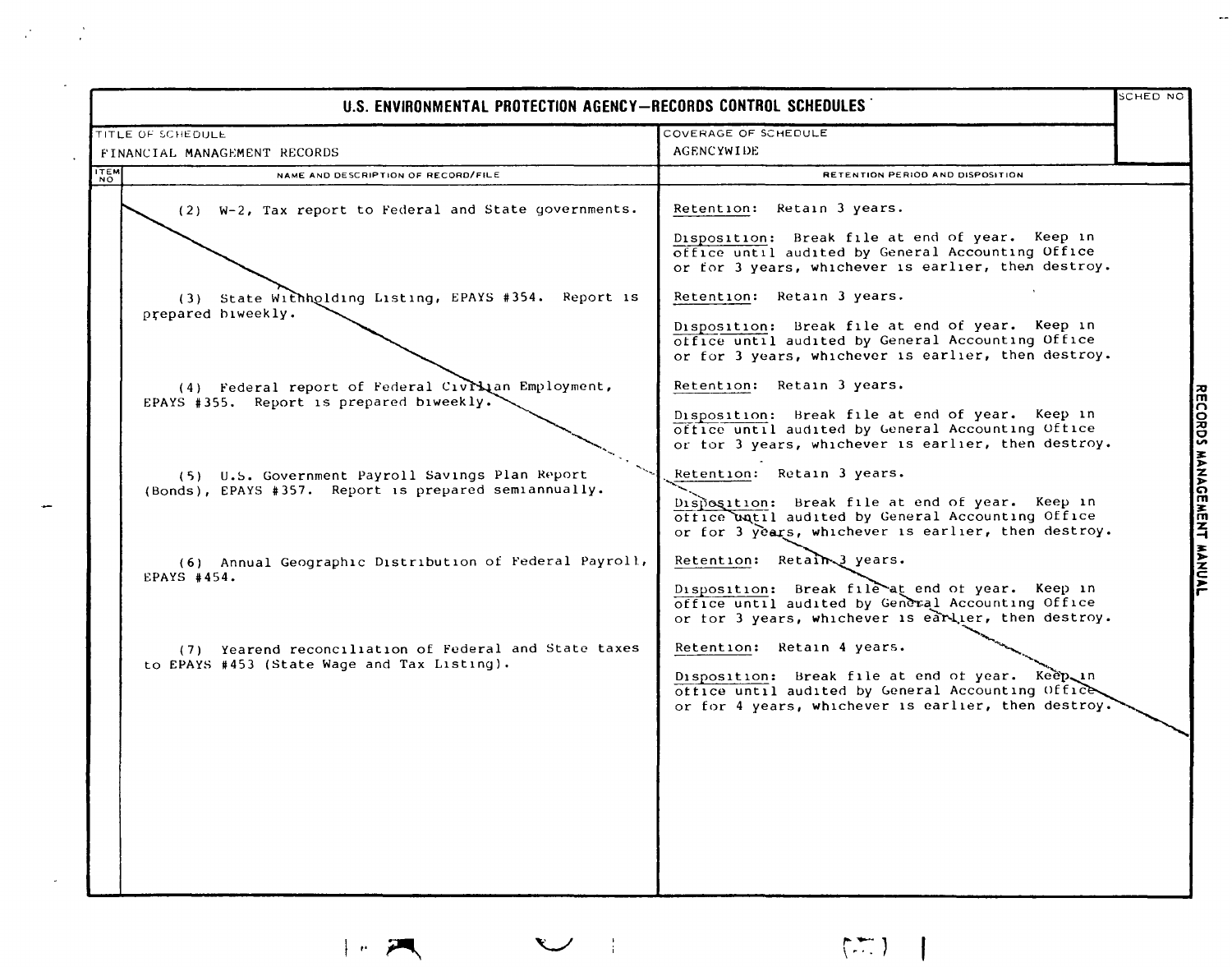|                 | U.S. ENVIRONMENTAL PROTECTION AGENCY-RECORDS CONTROL SCHEDULES                                                                                                                                                                                                                                                                                                                                                                                                                                                                                                                                                                                                                                                                                                                                                                                                      |                                                                                                                                                                                                                                                                                                                                                                                                                                                                                                                                                                                                                                                                                                                                                                                                                                                  | SCHED NO |
|-----------------|---------------------------------------------------------------------------------------------------------------------------------------------------------------------------------------------------------------------------------------------------------------------------------------------------------------------------------------------------------------------------------------------------------------------------------------------------------------------------------------------------------------------------------------------------------------------------------------------------------------------------------------------------------------------------------------------------------------------------------------------------------------------------------------------------------------------------------------------------------------------|--------------------------------------------------------------------------------------------------------------------------------------------------------------------------------------------------------------------------------------------------------------------------------------------------------------------------------------------------------------------------------------------------------------------------------------------------------------------------------------------------------------------------------------------------------------------------------------------------------------------------------------------------------------------------------------------------------------------------------------------------------------------------------------------------------------------------------------------------|----------|
|                 | TITLE OF SCHEDULE                                                                                                                                                                                                                                                                                                                                                                                                                                                                                                                                                                                                                                                                                                                                                                                                                                                   | COVERAGE OF SCHEDULE                                                                                                                                                                                                                                                                                                                                                                                                                                                                                                                                                                                                                                                                                                                                                                                                                             |          |
|                 |                                                                                                                                                                                                                                                                                                                                                                                                                                                                                                                                                                                                                                                                                                                                                                                                                                                                     | <b>AGENCYWIDE</b>                                                                                                                                                                                                                                                                                                                                                                                                                                                                                                                                                                                                                                                                                                                                                                                                                                |          |
| <b>ITEM</b>     | NAME AND DESCRIPTION OF RECORD/FILE                                                                                                                                                                                                                                                                                                                                                                                                                                                                                                                                                                                                                                                                                                                                                                                                                                 | RETENTION PERIOD AND DISPOSITION                                                                                                                                                                                                                                                                                                                                                                                                                                                                                                                                                                                                                                                                                                                                                                                                                 |          |
| <b>NO</b><br>6. | FINANCIAL MANAGEMENT RECORDS<br>(8) Annual Summary of Retirement Fund Transaction,<br>SF-2807-2. Report is sent to the United States Office of<br>Personnel Managements<br>(9) Semiannual Report of Health Benefits, EPAYS #359.<br>Report is sent to the United States Office of Personnel<br>Management.<br>b. Other Copies.<br>Disbursements, Collection, and Refund Schedules. (Note:<br>For Superfund related documents see item 7.<br>a. General Accounting Office fite audit copies of the<br>following documents. File consists of Voucher and Schedule<br>of Payments, SF-1166; Report of Withholdings and Contribu-<br>tions, SF-2812 (report is prepared biweekly); and Collection<br>and Canceled Check Schedules, SF-1098, SF-219, EPA 2505-3.<br>Note: Transfer to Federal Records Center under Record Group<br>Number $217.$<br>b. All Other Copies. | Retention: Retain 3 years.<br>Disposition: Break file at end of year. Keep in<br>office until audited by General Accounting Office<br>or for 3 years, whichever is earlier, then destroy.<br>Retention: Retain 3 years.<br>-Disposition: Break file at end of year. Keep in<br>office until audited by General Accounting Office<br>or for 3 years, whichever is earlier, then destroy.<br>Retention: As below.<br>Disposition: Destroy at end of pay cycle.<br>Retention: Retain 6 years and 3 months.<br>Disposition: Break file at end of fiscal year.<br>Keep in office until audited by General Accounting<br>Office or for 2 years, whichever is earlier, then<br>transfer to Federal Records Center. Destroy when<br>6 years and 3 months old.<br>Retention: Retain 3 years.<br>Disposition: Keep in office for 3 years, then<br>destroy. |          |
|                 |                                                                                                                                                                                                                                                                                                                                                                                                                                                                                                                                                                                                                                                                                                                                                                                                                                                                     |                                                                                                                                                                                                                                                                                                                                                                                                                                                                                                                                                                                                                                                                                                                                                                                                                                                  |          |

 $\mathbf{1}$ 

 $\sum_{i=1}^{n}$ 

 $\mathcal{O}(3)$  . The second contract  $\mathcal{O}(3)$ 

 $\omega$  and

**.P. ...** 

 $\sum_{i=1}^{n}$ 

 $\mathbf{I}$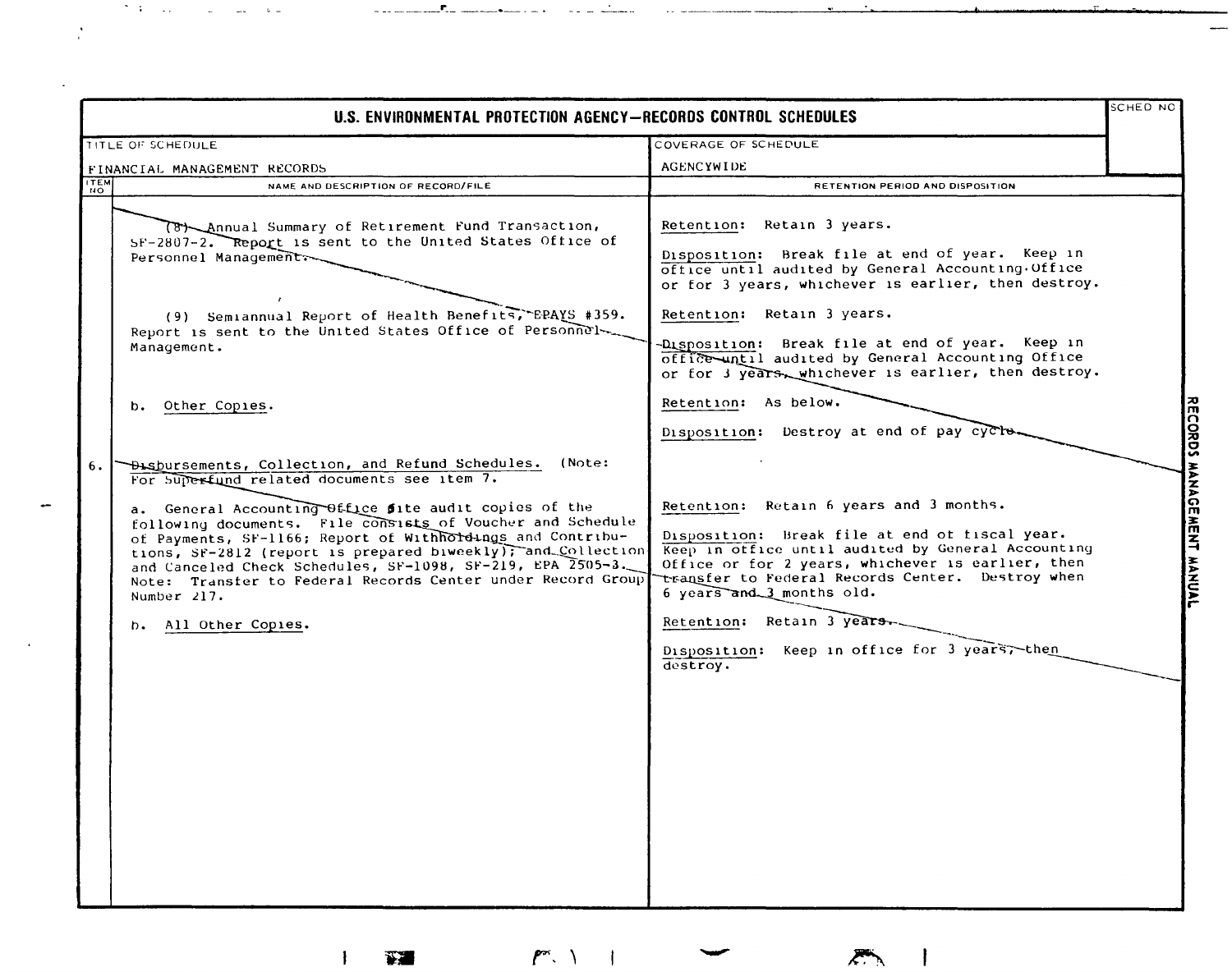|             | U.S. ENVIRONMENTAL PROTECTION AGENCY-RECORDS CONTROL SCHEDULES                                                                                                                                                                                                                                                                                              |                                                                                                                                                                                                                                                       |  |
|-------------|-------------------------------------------------------------------------------------------------------------------------------------------------------------------------------------------------------------------------------------------------------------------------------------------------------------------------------------------------------------|-------------------------------------------------------------------------------------------------------------------------------------------------------------------------------------------------------------------------------------------------------|--|
|             | TITLE OF SCHEDULE                                                                                                                                                                                                                                                                                                                                           | COVERAGE OF SCHEDULE                                                                                                                                                                                                                                  |  |
|             | FINANCIAL MANAGEMENT RECORDS                                                                                                                                                                                                                                                                                                                                | AGENCYWIDE                                                                                                                                                                                                                                            |  |
| <b>ITEM</b> | NAME AND DESCRIPTION OF RECORD/FILE                                                                                                                                                                                                                                                                                                                         | RETENTION PERIOD AND DISPOSITION                                                                                                                                                                                                                      |  |
| 7.          | Records Relating to the Support of Agency Recovery Claims<br>Under the Comprehensive Environmental Response, Compen-<br>sation, and Liability Act (Superfund).<br>The official file contains the following documents:<br>(1) Time and Attendance Report (EPA Form 2565-1)<br>Timesheets.<br>(2)<br>(3) Redistribution of Payroll Charges (EPA Form 2550-6). | Retention: Retain 20 years after completion<br>of all cost-recovery litigation.<br>Disposition: Break file upon completion of<br>all cost-recovery litigation. Keep in office<br>for 2 years, then transfer to the FRC. Destroy<br>when 20 years old. |  |

 $\mathcal{L}^{\text{max}}_{\text{max}}$  and  $\mathcal{L}^{\text{max}}_{\text{max}}$ 

 $\mathcal{A}^{\mathcal{A}}$ 

مستردا والوارد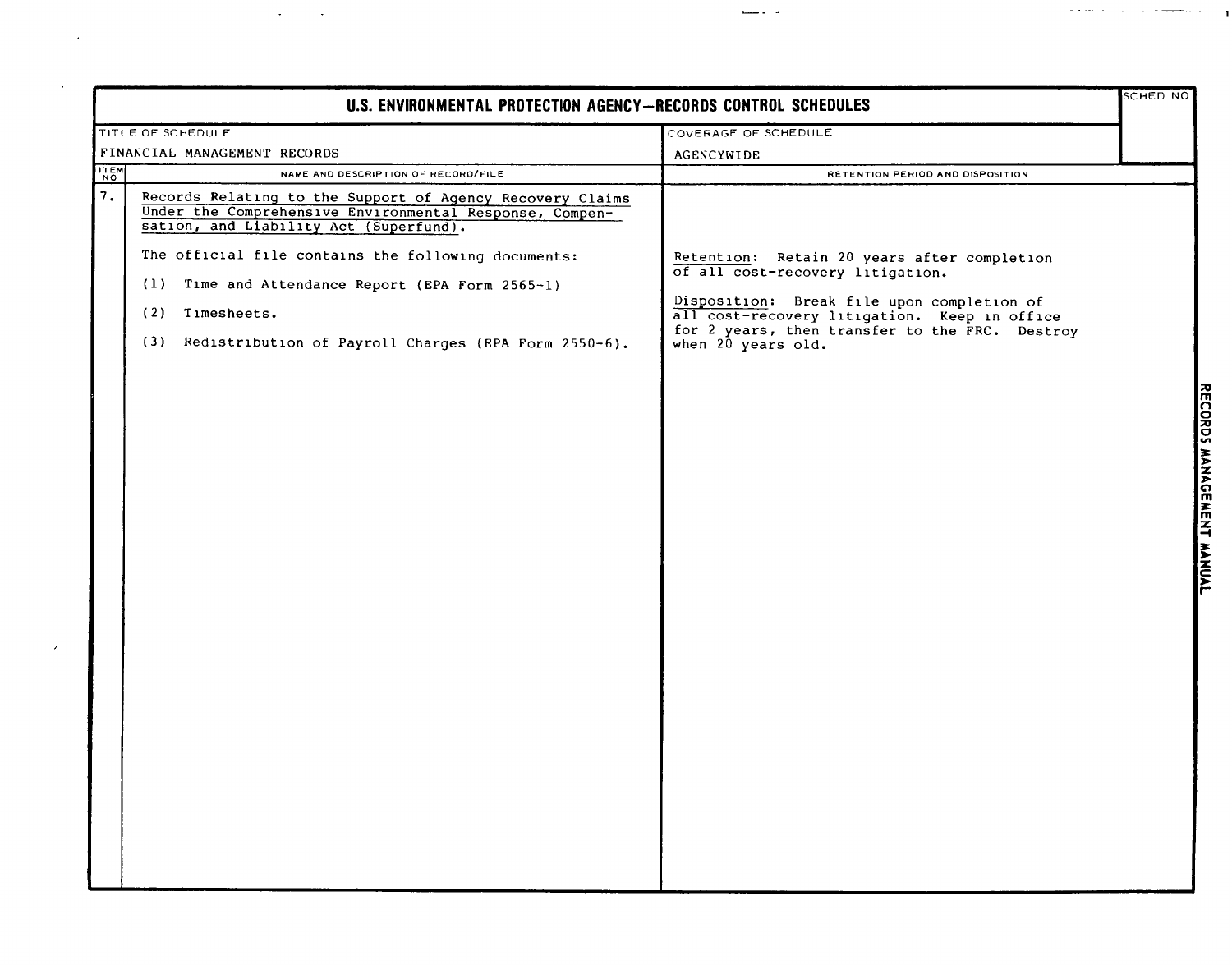|             | U.S. ENVIRONMENTAL PROTECTION AGENCY-RECORDS CONTROL SCHEDULES                                                                                                                                                                                                    |                                                                                                                                                                                                                         | SCHED NC       |
|-------------|-------------------------------------------------------------------------------------------------------------------------------------------------------------------------------------------------------------------------------------------------------------------|-------------------------------------------------------------------------------------------------------------------------------------------------------------------------------------------------------------------------|----------------|
|             | TITLE OF SCHEDULL                                                                                                                                                                                                                                                 | COVERAGE OF SCHEDULE                                                                                                                                                                                                    |                |
|             | FINANCIAL MANAGEMENT RECORDS                                                                                                                                                                                                                                      | <b>AGENCYWIDE</b>                                                                                                                                                                                                       |                |
| <b>ITEM</b> | NAME AND DESCRIPTION OF RECORD/FILE                                                                                                                                                                                                                               | RETENTION PERIOD AND DISPOSITION                                                                                                                                                                                        |                |
|             | III. ACCOUNTING RECORDS                                                                                                                                                                                                                                           |                                                                                                                                                                                                                         |                |
| 1.          | Record Relating to the Support of Appropriation Obliga-<br>tions.                                                                                                                                                                                                 |                                                                                                                                                                                                                         |                |
|             | Official Copy.<br>а.                                                                                                                                                                                                                                              | Retention: 6 years and 3 months.                                                                                                                                                                                        |                |
|             |                                                                                                                                                                                                                                                                   | Disposition: Break file at end of fiscal year.<br>Keep in office until audited by General Accounting<br>Office or for 3 years, whichever is earlier, then<br>transfer to FRC. Destroy when 6 years and 3<br>months old. |                |
|             | (1) Copies of Allotment and Allowance Notices.                                                                                                                                                                                                                    |                                                                                                                                                                                                                         |                |
|             | (2) Copies of orders, contracts, travel authorizations,<br>grants, miscellaneous obligation documents where not avail-<br>able in Section 1 above.                                                                                                                |                                                                                                                                                                                                                         |                |
|             | (3) Accounting Reports: Transaction Input List (APW-1);<br>Status of Appropriation: SFO (FMO-1); Summarized Document<br>History by Account (FMO-3) End-of-year report only; Report<br>on Budget Execution (SF-133); Report on Federal Obligations<br>$(SF-225)$ . |                                                                                                                                                                                                                         | アスアドロ<br>musik |
|             | (4) End-of-Year Reporting: Section 1311 Statement of<br>Unexpended Balances of Appropriations and Funds (TF5 Form<br>2108); Supporting lists of unpaid obligations and<br>reconciliation worksheets.                                                              |                                                                                                                                                                                                                         |                |
|             | b. Other Copies.                                                                                                                                                                                                                                                  | Retention: As below.                                                                                                                                                                                                    |                |
|             |                                                                                                                                                                                                                                                                   | Disposition: Destroy at end of pay cycle.                                                                                                                                                                               |                |
| 2.          | General Ledger Accounting and Supporting Documents.                                                                                                                                                                                                               |                                                                                                                                                                                                                         |                |
|             | Official Copy.<br>а.                                                                                                                                                                                                                                              | Retention: 6 years and 3 months.                                                                                                                                                                                        |                |
|             |                                                                                                                                                                                                                                                                   | Disposition: Break file at end of fiscal year.<br>Keep in office until audited by General Accounting<br>Office or for 3 years, Whichever is earlier, then<br>transfer to FRC. Destroy when 6 years and 3<br>months old. |                |
|             |                                                                                                                                                                                                                                                                   |                                                                                                                                                                                                                         |                |

 $\sim 10$ 

and the control of the

 $\hspace{0.1em} \hspace{0.1em} \hspace{0.1em} \hspace{0.1em} \hspace{0.1em} \hspace{0.1em} \hspace{0.1em} \hspace{0.1em} \hspace{0.1em} \hspace{0.1em} \hspace{0.1em} \hspace{0.1em} \hspace{0.1em} \hspace{0.1em} \hspace{0.1em} \hspace{0.1em} \hspace{0.1em} \hspace{0.1em} \hspace{0.1em} \hspace{0.1em} \hspace{0.1em} \hspace{0.1em} \hspace{0.1em} \hspace{0.1em} \hspace{$ 

 $\epsilon$ 

 $\left\{ \begin{array}{cc} \mathbb{P}^{\text{max}}_{\text{max}} & 1 & 1 & 1 & 1 & 1 \end{array} \right. \hspace{1cm} \left\{ \begin{array}{cc} \mathbb{P}^{\text{max}}_{\text{max}} & 1 & 1 & 1 \end{array} \right\} \hspace{1cm} \right\}$  $1/2$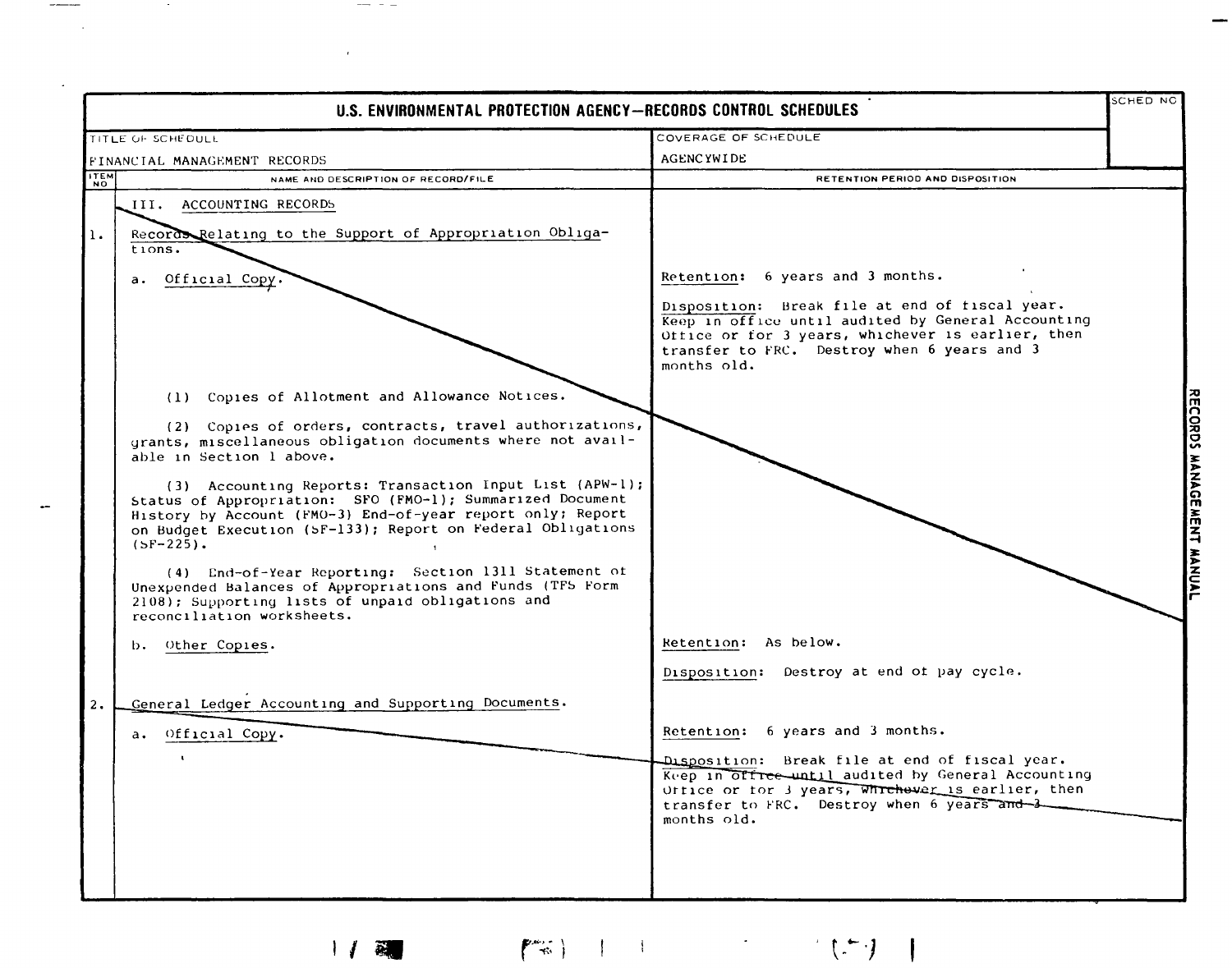|                 | U.S. ENVIRONMENTAL PROTECTION AGENCY-RECORDS CONTROL SCHEDULES                                                                                             |                                                                                                                                                                                                                        | <b>SCHED NC</b> |
|-----------------|------------------------------------------------------------------------------------------------------------------------------------------------------------|------------------------------------------------------------------------------------------------------------------------------------------------------------------------------------------------------------------------|-----------------|
|                 | TITLE OF SCHEDULE                                                                                                                                          | COVERAGE OF SCHEDULE                                                                                                                                                                                                   |                 |
|                 | FINANCIAL MANAGEMENT RECORDS                                                                                                                               | AGENCYWIDE                                                                                                                                                                                                             |                 |
| NO <sub>N</sub> | NAME AND DESCRIPTION OF RECORD/FILE                                                                                                                        | RETENTION PERIOD AND DISPOSITION                                                                                                                                                                                       |                 |
|                 | (1) Monthly General Ledger Report (FMO-4)                                                                                                                  |                                                                                                                                                                                                                        |                 |
|                 | (2) General Ledger Trial Balance (FMO-5)                                                                                                                   |                                                                                                                                                                                                                        |                 |
|                 | (3) Travel Advance Report (FMO-7) (yearend only)                                                                                                           |                                                                                                                                                                                                                        |                 |
|                 | (4) Travel Advance Subsidiary Cards (SF-1038)                                                                                                              |                                                                                                                                                                                                                        |                 |
|                 | (5) Accounts Receivables; copies of supporting<br>documents; bills                                                                                         |                                                                                                                                                                                                                        |                 |
|                 | (6) Documents in support of advances and prepayments                                                                                                       |                                                                                                                                                                                                                        |                 |
|                 | (7) Letter of Credit documents and records                                                                                                                 |                                                                                                                                                                                                                        |                 |
|                 | (8) Documents supporting equipment, real property, and<br>storeroom accounts                                                                               |                                                                                                                                                                                                                        |                 |
|                 | (9) Cashier authorizations and verifications                                                                                                               |                                                                                                                                                                                                                        |                 |
|                 | Other Copies<br>b.                                                                                                                                         | Retention: As below.                                                                                                                                                                                                   |                 |
|                 |                                                                                                                                                            | Disposition: Destroy at end of pay cycle.                                                                                                                                                                              |                 |
| 3.              | Records Relating to the Availability, Disbursement, Collec-<br>tion, Custady, and Deposit of Funds. Note: For Supertund<br>documents see Item 6.           |                                                                                                                                                                                                                        |                 |
|                 | a. General Accounting Office site audit copies of the fol-<br>lowing documents. Note: Transfer to Federal Records Center<br>under Record Group Number 217. |                                                                                                                                                                                                                        |                 |
|                 |                                                                                                                                                            | Retention: 6 years and 3 months.                                                                                                                                                                                       |                 |
|                 |                                                                                                                                                            | Disposition Break file at end of fiscal year.<br>Keep in office until audited by General<br>Accounting Office or for A years, whichever is<br>earlier, then transfer to FRC. Destroy when<br>6 years and 3 months old. |                 |
|                 |                                                                                                                                                            |                                                                                                                                                                                                                        |                 |
|                 |                                                                                                                                                            |                                                                                                                                                                                                                        |                 |
|                 |                                                                                                                                                            |                                                                                                                                                                                                                        |                 |
|                 |                                                                                                                                                            |                                                                                                                                                                                                                        |                 |
|                 |                                                                                                                                                            |                                                                                                                                                                                                                        |                 |

 $\label{eq:2.1} \frac{1}{2}\sum_{i=1}^n\frac{1}{2}\sum_{j=1}^n\frac{1}{2}\sum_{j=1}^n\frac{1}{2}\sum_{j=1}^n\frac{1}{2}\sum_{j=1}^n\frac{1}{2}\sum_{j=1}^n\frac{1}{2}\sum_{j=1}^n\frac{1}{2}\sum_{j=1}^n\frac{1}{2}\sum_{j=1}^n\frac{1}{2}\sum_{j=1}^n\frac{1}{2}\sum_{j=1}^n\frac{1}{2}\sum_{j=1}^n\frac{1}{2}\sum_{j=1}^n\frac{1}{2}\sum_{j=1}^n\$ 

 $\label{eq:2.1} \mathcal{L}(\mathcal{L}^{\text{max}}_{\text{max}}(\mathcal{L}^{\text{max}}_{\text{max}}(\mathcal{L}^{\text{max}}_{\text{max}}(\mathcal{L}^{\text{max}}_{\text{max}}(\mathcal{L}^{\text{max}}_{\text{max}}(\mathcal{L}^{\text{max}}_{\text{max}}(\mathcal{L}^{\text{max}}_{\text{max}}(\mathcal{L}^{\text{max}}_{\text{max}}(\mathcal{L}^{\text{max}}_{\text{max}}(\mathcal{L}^{\text{max}}_{\text{max}}(\mathcal{L}^{\text{max}}_{\text{max}}(\mathcal{L}^$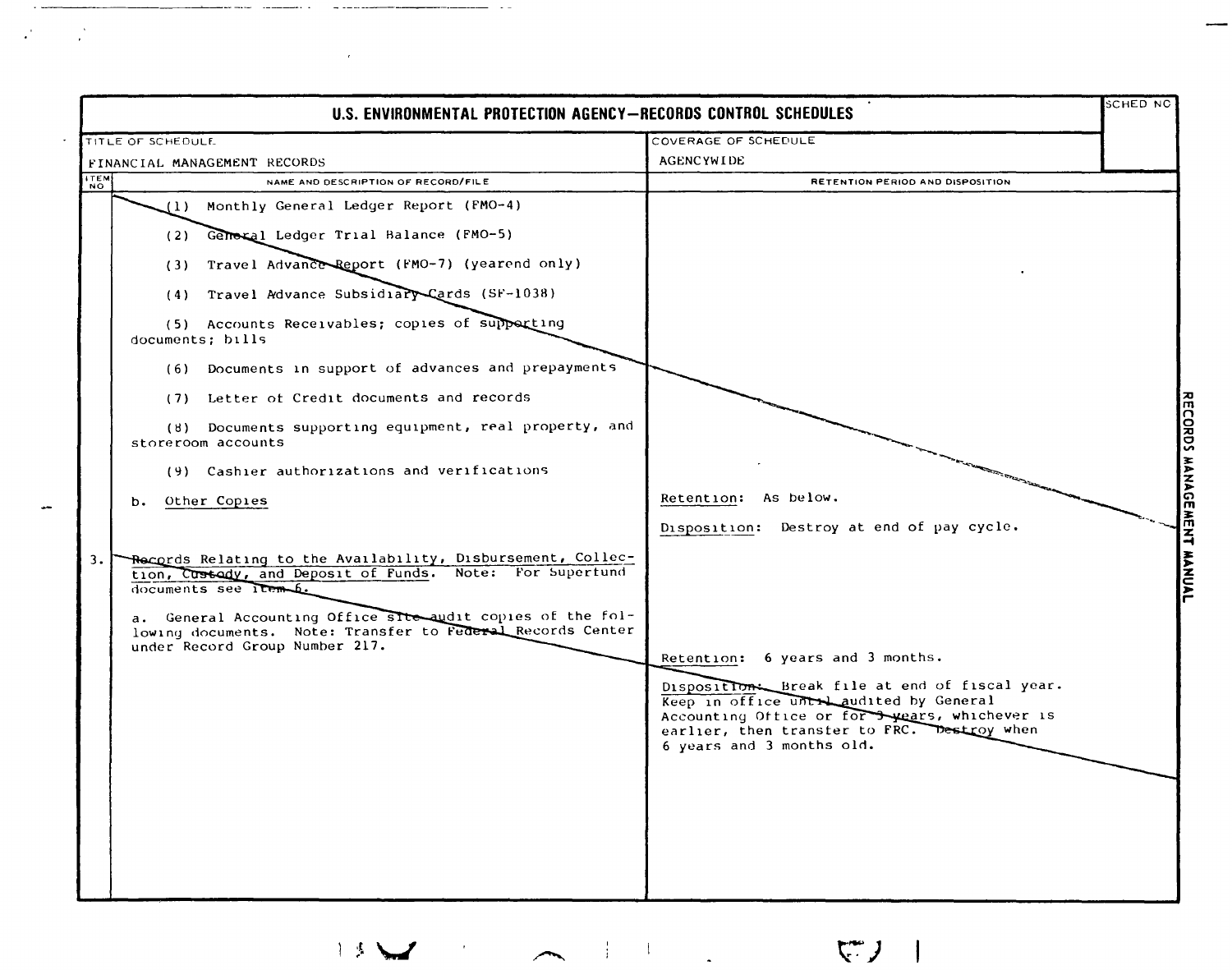| U.S. ENVIRONMENTAL PROTECTION AGENCY-RECORDS CONTROL SCHEDULES                                                                                                                                                                                                                                                                                                                                                                                                                                                                                                                                                                                                                                                                                                                                                                                                                                                                                                                                                                                                                                                            |                                                                                         | SCHED NO                     |
|---------------------------------------------------------------------------------------------------------------------------------------------------------------------------------------------------------------------------------------------------------------------------------------------------------------------------------------------------------------------------------------------------------------------------------------------------------------------------------------------------------------------------------------------------------------------------------------------------------------------------------------------------------------------------------------------------------------------------------------------------------------------------------------------------------------------------------------------------------------------------------------------------------------------------------------------------------------------------------------------------------------------------------------------------------------------------------------------------------------------------|-----------------------------------------------------------------------------------------|------------------------------|
| TITLE OF SCHEDULE                                                                                                                                                                                                                                                                                                                                                                                                                                                                                                                                                                                                                                                                                                                                                                                                                                                                                                                                                                                                                                                                                                         | COVERAGE OF SCHEDULE                                                                    |                              |
| FINANCIAL MANAGEMENT RECORDS                                                                                                                                                                                                                                                                                                                                                                                                                                                                                                                                                                                                                                                                                                                                                                                                                                                                                                                                                                                                                                                                                              | <b>AGENCYWIDE</b>                                                                       |                              |
| <b>TEM</b><br>NAME AND DESCRIPTION OF RECORD/FILE                                                                                                                                                                                                                                                                                                                                                                                                                                                                                                                                                                                                                                                                                                                                                                                                                                                                                                                                                                                                                                                                         | RETENTION PERIOD AND DISPOSITION                                                        |                              |
| Appropriation Warrants<br>(1)<br>Non-Expenditure Transfers (SF-1151)<br>(2)<br>Statement of Transactions (SF-224)<br>(3)<br>(4) Statement of Transaction worksheet and listing<br>Statement of Differences (TF5 Form 6652)<br>(5)<br>Disbursing Fund Report (TFS Form 6653)<br>(6)<br>(7) Undisbursed Appropriation Accounts Trial Balance<br>(TFS Form 6654)<br>(8) Receipt Accounts Trial Balance (TFS Form 6655)<br>(9) Disbursement Schedules (SF-1166, 1167, 1080, 1081,<br>GSA 789, etc.)<br>(10) Certificates of Deposit (SF-219)<br>(11) Schedules of Collection (EPA Form 2505-3)<br>(12) Schedules of Canceled Checks, undeliverable<br>checks, Treasury Debit Vouchers, and Appropriation Adjust-<br>ments (SF-1097), Treasury Journal Vouchers, and Inter-Office<br>Transfer Voucher registers and accomplished documents.<br>(13) Disbursement vouchers including paid invoices,<br>receiving data, and authorization orders for purchases,<br>advertising, contracts, grants, travel, transportation,<br>GSA requisitions, and other disbursements including refund<br>vouchers.<br>All Other Copies.<br>b. | Retention: Retain 3 years.<br>Disposition: Keep in office for 3 years, then<br>destroy. | <b>ORDS</b><br><b>TANNAL</b> |

 $\mathcal{I}$ 

 $\sim$ 

 $\hat{r}$ 

 $\mathcal{L}^{\mathcal{L}}_{\mu\nu}$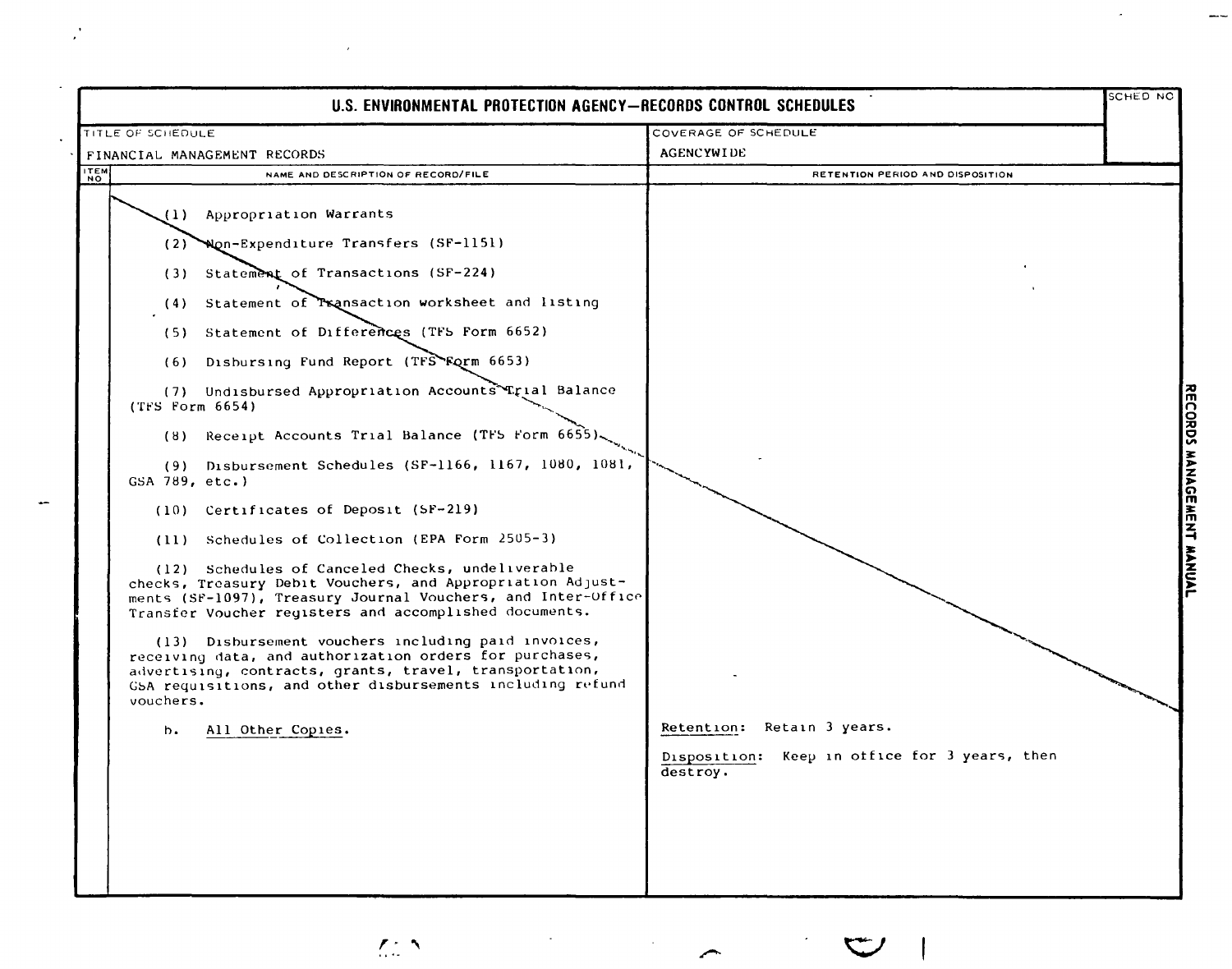|                   | U.S. ENVIRONMENTAL PROTECTION AGENCY-RECORDS CONTROL SCHEDULES                                                                                                                                                                                                                                                                                                                                                                                                                                                                                                                                 |                                                                                         | sched nc |
|-------------------|------------------------------------------------------------------------------------------------------------------------------------------------------------------------------------------------------------------------------------------------------------------------------------------------------------------------------------------------------------------------------------------------------------------------------------------------------------------------------------------------------------------------------------------------------------------------------------------------|-----------------------------------------------------------------------------------------|----------|
| TITLE OF SCHEDULE |                                                                                                                                                                                                                                                                                                                                                                                                                                                                                                                                                                                                | COVERAGE OF SCHEDULE                                                                    |          |
|                   | FINANCIAL MANAGEMENT RECORDS                                                                                                                                                                                                                                                                                                                                                                                                                                                                                                                                                                   | <b>AGENCYWIDE</b>                                                                       |          |
|                   | NAME AND DESCRIPTION OF RECORD/FILE                                                                                                                                                                                                                                                                                                                                                                                                                                                                                                                                                            | RETENTION PERIOD AND DISPOSITION                                                        |          |
| ITEM              | (1) Appropriation Warrants<br>(2) Won-Expenditure Transfers (SF-1151)<br>(3) Statement of Transactions (SF-224)<br>Statement of Transaction worksheet and listing<br>(4)<br>Statement of Differences (TFS Form 6652)<br>(5)<br>Disbursing Fund Report (TFS EQrm 6653)<br>(6)<br>(7) Undisbursed Appropriation Accounts Trial Balance<br>$(TFS$ Form $6654)$<br>(8) Receipt Accounts Trial Balance (TFS Form 6655)<br>Disbursement Schedules (SF-1166, 1167, 1080, 1081,<br>(9)<br>GSA 789, etc.)                                                                                               |                                                                                         |          |
|                   | (10) Certificates of Deposit (SF-219)<br>Schedules of Collection (EPA Form 2505-3)<br>(11)<br>(12) Schedules of Canceled Checks, undeliverable<br>checks, Treasury Debit Vouchers, and Appropriation Adjust-<br>ments (SF-1097), Treasury Journal Vouchers, and Inter-Office<br>Transfer Voucher registers and accomplished documents.<br>(13) Disbursement vouchers including paid invoices,<br>receiving data, and authorization orders for purchases,<br>advertising, contracts, grants, travel, transportation,<br>GSA requisitions, and other disbursements including refund<br>vouchers. |                                                                                         |          |
|                   | All Other Copies.<br>b.                                                                                                                                                                                                                                                                                                                                                                                                                                                                                                                                                                        | Retention: Retain 3 years.<br>Disposition: Keep in office for 3 years, then<br>destroy. |          |

DRDS MANAGEMAT MANUAI

 $\frac{1}{2}$ 

 $\Delta_{\rm{eff}}$ 

 $\mathcal{A}(\mathbf{r})=\mathcal{A}$ 

 $\label{eq:2} \frac{1}{\sqrt{2}}\sum_{i=1}^n\frac{1}{\sqrt{2}}\sum_{i=1}^n\frac{1}{\sqrt{2}}\sum_{i=1}^n\frac{1}{\sqrt{2}}\sum_{i=1}^n\frac{1}{\sqrt{2}}\sum_{i=1}^n\frac{1}{\sqrt{2}}\sum_{i=1}^n\frac{1}{\sqrt{2}}\sum_{i=1}^n\frac{1}{\sqrt{2}}\sum_{i=1}^n\frac{1}{\sqrt{2}}\sum_{i=1}^n\frac{1}{\sqrt{2}}\sum_{i=1}^n\frac{1}{\sqrt{2}}\sum_{i=1}^n\frac{1$ 

 $\mathfrak{S}$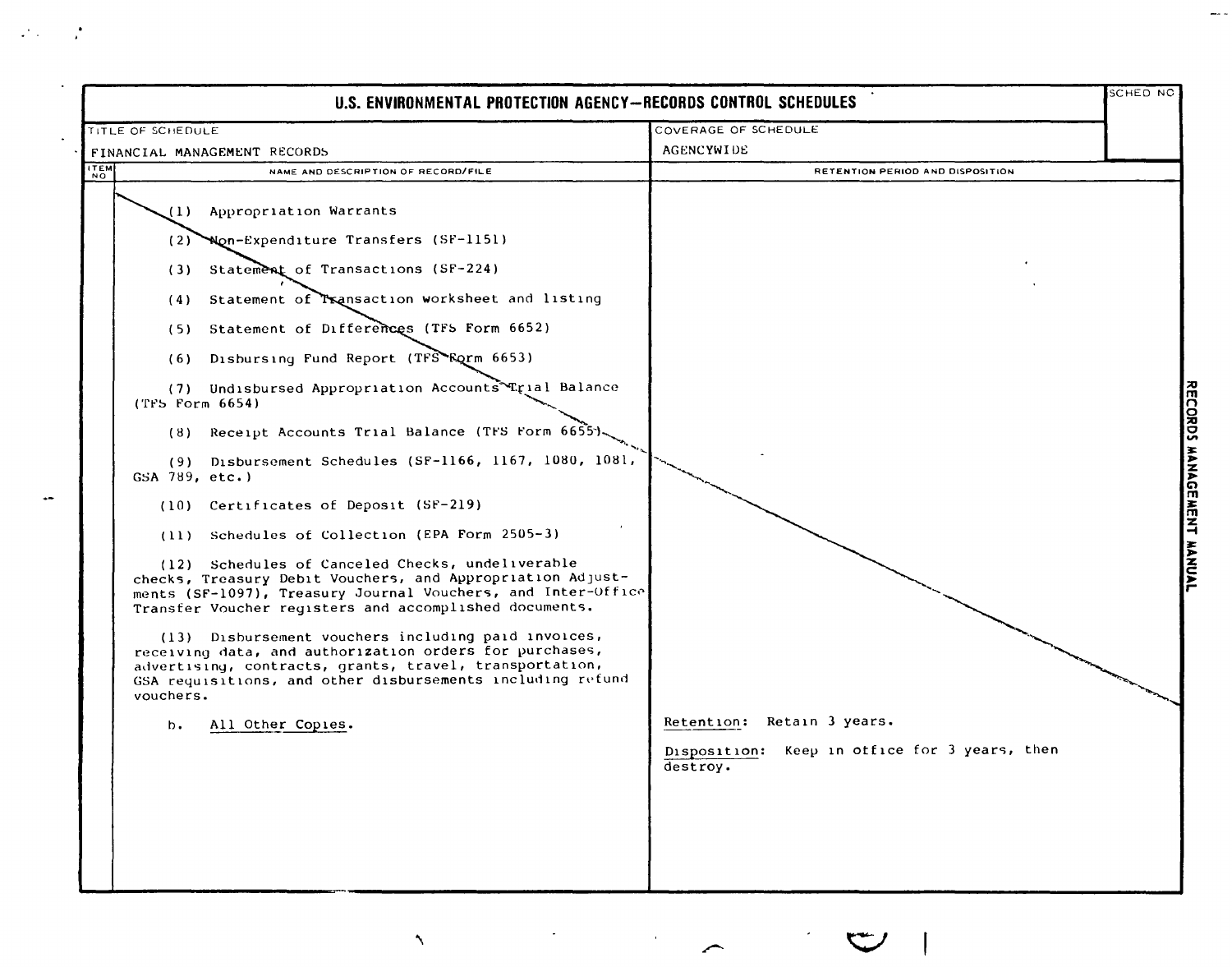| SCHED NO<br>U.S. ENVIRONMENTAL PROTECTION AGENCY-RECORDS CONTROL SCHEDULES |                                                                                                                                                                                                                                                      |                                                                                                                                                                |  |  |
|----------------------------------------------------------------------------|------------------------------------------------------------------------------------------------------------------------------------------------------------------------------------------------------------------------------------------------------|----------------------------------------------------------------------------------------------------------------------------------------------------------------|--|--|
|                                                                            | TITLE OF SCHEDULE                                                                                                                                                                                                                                    | COVERAGE OF SCHEDULE                                                                                                                                           |  |  |
| FINANCIAL MANAGEMENT RECORDS                                               |                                                                                                                                                                                                                                                      | <b>AGENCYWIDE</b>                                                                                                                                              |  |  |
| <b>ITEM</b>                                                                | NAME AND DESCRIPTION OF RECORD/FILE                                                                                                                                                                                                                  | RETENTION PERIOD AND DISPOSITION                                                                                                                               |  |  |
| 4.                                                                         | Correspondence Files Relating to Accounting Operations,<br>Administrative Audit, Claims, Advances, etc.                                                                                                                                              | Retention: Retain 3 years.                                                                                                                                     |  |  |
|                                                                            |                                                                                                                                                                                                                                                      | Disposition: Break file at end of year. Keep in<br>office for 3 years, then destroy. $\overline{\phantom{a}}$                                                  |  |  |
| 5.                                                                         | External Reports as Required by Government-wide Regulations.<br>File includes the following documents:                                                                                                                                               | Retention: Retain 3 years.                                                                                                                                     |  |  |
|                                                                            | (1) Statement of Financial Condition (SF 220)<br>$\sigma$ .                                                                                                                                                                                          | Disposition: Break file when reports are com-<br>pleted. Keep in office 3 years, then destroy.                                                                 |  |  |
|                                                                            | (2) Minority Banking Report                                                                                                                                                                                                                          |                                                                                                                                                                |  |  |
|                                                                            | (3) Report of International Transactions (SF 13)                                                                                                                                                                                                     |                                                                                                                                                                |  |  |
|                                                                            | (4) Report on Status of Accounts and Loans Receivable<br>Due from the Public (Schedule 9 of SF 220)                                                                                                                                                  |                                                                                                                                                                |  |  |
|                                                                            | (5) Statement of Income and Retained Earnings (SF-221)                                                                                                                                                                                               |                                                                                                                                                                |  |  |
| 6.                                                                         | Records Relating to the Support of Agency Recovery Claims<br>Under the Comprehensive Environmental Response, Compensation<br>and Liability Act (Superfund). Files contain the following                                                              | Retention: Retain 20 years after completion of<br>all cost-recovery litigation.                                                                                |  |  |
|                                                                            | documents:                                                                                                                                                                                                                                           | Disposition: Break file upon completion of all<br>cost-recovery litigation. Keep in office 2 years,<br>then transfer to the FRC. Destroy when 20 years<br>old. |  |  |
|                                                                            | (1) Copies of orders, contracts, travel authorizations,<br>grants, miscellaneous obligation documents                                                                                                                                                |                                                                                                                                                                |  |  |
|                                                                            | (2) Letter-of-Credit documents and records                                                                                                                                                                                                           |                                                                                                                                                                |  |  |
|                                                                            | $(3)$ Disbursement Schedules (SF 1166, 1167, 1080, 1081,<br>GSA 789, etc.)                                                                                                                                                                           |                                                                                                                                                                |  |  |
|                                                                            | (4) Disbursement vouchers including paid invoices,<br>receiving data, and authorization orders for purchases, ad-<br>vertising, contracts, grants, travel, transportation, GSA<br>requisitions, and other disbursements including refund<br>vouchers |                                                                                                                                                                |  |  |
|                                                                            |                                                                                                                                                                                                                                                      |                                                                                                                                                                |  |  |
|                                                                            |                                                                                                                                                                                                                                                      |                                                                                                                                                                |  |  |
|                                                                            |                                                                                                                                                                                                                                                      |                                                                                                                                                                |  |  |
|                                                                            |                                                                                                                                                                                                                                                      |                                                                                                                                                                |  |  |

 $\mathcal{L}_{\mathcal{A}}$ 

 $\mathcal{L}^{\text{max}}$ 

 $\ddot{\phantom{0}}$ 

 $\overline{\phantom{a}}$ 

RMCORDS WAZAGMWENT WANNOAD

 $\ddot{\phantom{a}}$ 

 $\mathbf{r}_\parallel$ 

**BAR** 

 $\lambda$ 

 $\sim 4-46$ 

 $\sqrt{2}$ 

 $\mathsf{l}$